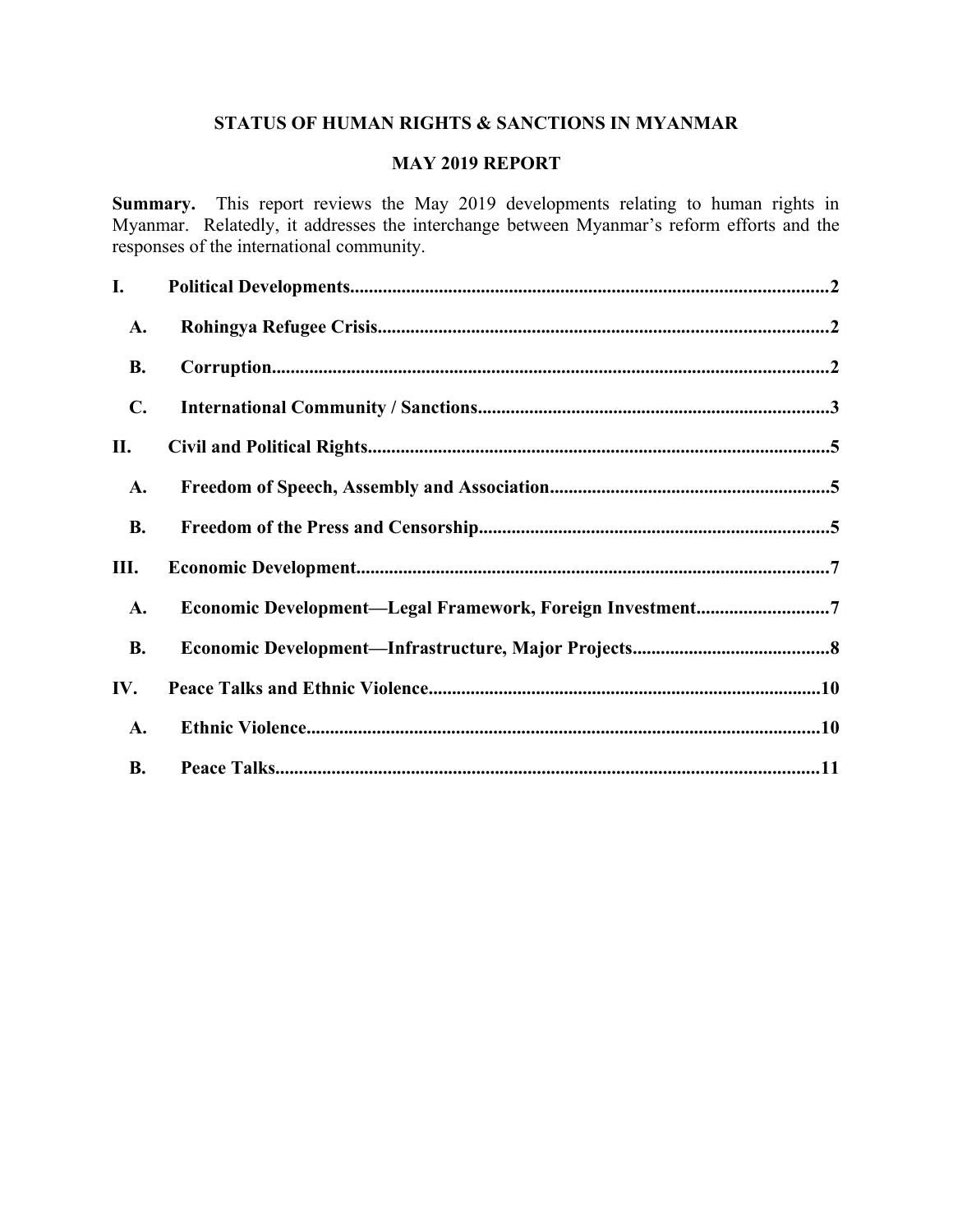## **I. Political Developments**

## <span id="page-1-2"></span><span id="page-1-0"></span>**A. Rohingya Refugee Crisis**

Nearly two years after over 700,000 Rohingya began crossing the border into Bangladesh, the Rohingya refugees living in camps in Cox's Bazaar remain vulnerable to serious health risks.<sup>1</sup> The refugees reside in dense, overcrowded, and cramped spaces, have access to only poor quality water, and are subject to inadequate vaccination coverage. All of these factors have left Rohingya refugees vulnerable to outbreaks of contagious diseases.<sup>2</sup> Between August 2017 and March 2019, Médecins Sans Frontières, an international humanitarian medical nongovernmental organization, treated 7,032 patients for diphtheria, 4,987 patients for suspected measles, and 99,681 for acute watery diarrhea.<sup>3</sup> Médecins Sans Frontières is working with the Bangladesh government to improve public health in the refugee camps and reduce the risk of disease outbreak, including by strengthening the routine immunization program in the camps. The inadequate provision of secondary healthcare for the residents of Cox's Bazar remains a serious concern.

Ursula Mueller, United Nations assistant secretary-general for humanitarian affairs, has urged Myanmar to grant aid workers predictable and sustained access to Rakhine State, where fighting between government troops and ethnic armed groups has displaced nearly 33,000 people since late last year.<sup>4</sup> Mueller stated that Myanmar authorities had rejected her requests to allow aid groups to enter Rakhine State to aid those in the region who are in need, and that this lack of access to aid has cost lives in the region.<sup>5</sup> Mueller also visited camps outside of Sittwe, the capital of Rakhine State, where thousands of Rohingya have been confined since a previous period of violence in 2012. Most Rohingya held in these camps lack citizenship and face restrictions on movement and access to basic services.<sup>6</sup> While Myanmar has been cooperating with the United Nations on a strategy to close the camps, it has not been letting internally displaced persons return to the areas from which they fled.

On May 14, a United Nations Independent International Fact-Finding Mission on Myanmar ("FFM") urged the international community to cut off all financial and other support to Myanmar's military commanders.<sup>7</sup> FFM chairperson Marzuki Darusman stated that Myanmar has not done enough to resolve its internal conflicts and preserve human rights, including the rights of over a million ethnic Rohingya civilians who have been forced into exile. Another FFM member claimed that acknowledging human rights violations and holding people accountable is the only way to move forward, and added that "the repatriation of refugees remains remote unless and until the Myanmar government takes concrete measures to provide conditions that are conducive for voluntary, safe, dignified, and sustainable return, including full and equal inclusion in Myanmar society."<sup>8</sup>

## <span id="page-1-1"></span>**B. Corruption**

Over two days, thirty-three lawmakers discussed the Anti-Corruption Commission's ("ACC's") first year of performance, as disclosed in the ACC's 2018 annual report.<sup>9</sup> The lawmakers pointed to some issues with the ACC's performance, including transfers of high numbers of complaints to other governmental bodies and the "soft sentences" given by those bodies.<sup>10</sup> ACC chair Aung Kyi also expressed frustration with the bodies to which the ACC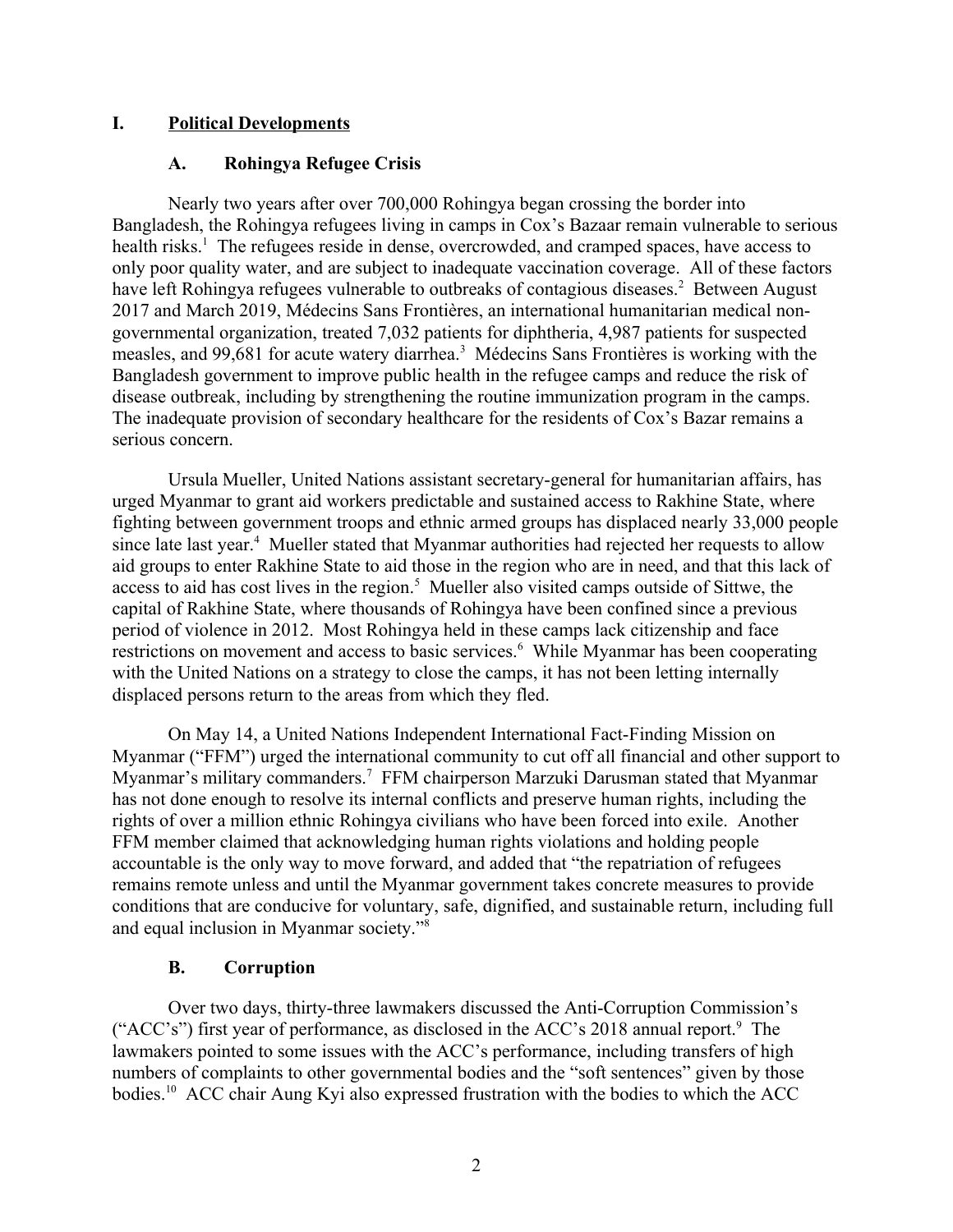transferred complaints, and cited "an unwillingness to cooperate, as well as a lack of accountability and transparency" as the biggest challenges facing the  $ACC<sub>11</sub>$ .

On May 16, a clerk of the regional Department of Rural Road Development was sentenced to four years in prison with labor by the Mandalay Region High Court for corruption.<sup>12</sup> The ACC had filed a complaint in October 2018, alleging that the clerk and a deputy director who is still at large—paid out only twenty-five percent of costs accrued by contractors working on constructing inter-village roads.<sup>13</sup>

The ACC initiated a lawsuit against Mar Lar Tin, a Myanmar Agricultural Development Bank branch manager, for allegedly misappropriating agricultural loans.<sup>14</sup> The allegations state that in August 2017, Mar Lar Tin charged a group of farmers 700,000 kyats to approve their loan request.<sup>15</sup>

Following allegations of bribery and corruption in which a village administrator gave Chinese melon growers license to grow melons in return for payment, the Union government will implement a ban on landowners leasing lands for melon cultivation to foreign individuals.<sup>16</sup> The restriction is designed to keep growers from violating national laws and will begin next growing season.<sup>17</sup>

Min Thu, a minister of the Office of the Union Government, recently discussed plans to reform the General Administration Department.<sup>18</sup> Part of the reforms will include establishing a Corruption Prevention Unit and Min Thu called for staff "to be free of self-interest and corruption."<sup>19</sup>

Following complaints on social media, the head police officer of Mudon Township Police Station in Mon State is under investigation for allegedly taking bribes.<sup>20</sup> Khin Maung Tun allegedly asked for and accepted a bribe of  $100,000$  kyats.<sup>21</sup> The allegations have been forwarded to the Mon state government and the ACC, which will decide whether to take action.<sup>22</sup> During a press conference, the Myanmar military stated that the military's internal mechanisms are used to take action against corrupt military officials.<sup>23</sup> The military declined to provide further information or to clarify what actions it has taken. $24$ 

#### <span id="page-2-0"></span>**C. International Community / Sanctions**

The European Union announced on April 29 that, based on an annual review, it will extend an embargo on sales of any arms that could be used in security crackdowns in Myanmar as well as sanctions against 14 top military and border officials until April 30, 2020. Travel bans and asset freezes were imposed on the 14 officials "for serious human rights violations, or association with such violations" against the Muslim Rohingya minority in Rakhine State. The EU also refuses to cooperate with, or provide training to, the Myanmar military. The EU decision came a few days after Senior General Min Aung Hlaing told Russian reporters during a visit in Moscow that the Tatmadaw will be relying more on Russian weapons in its modernization program.<sup>25</sup>

Following a statement released on May 14 by the Independent International Fact-Finding Mission ("FFM") on Myanmar, urging the international community to cut off financial aid to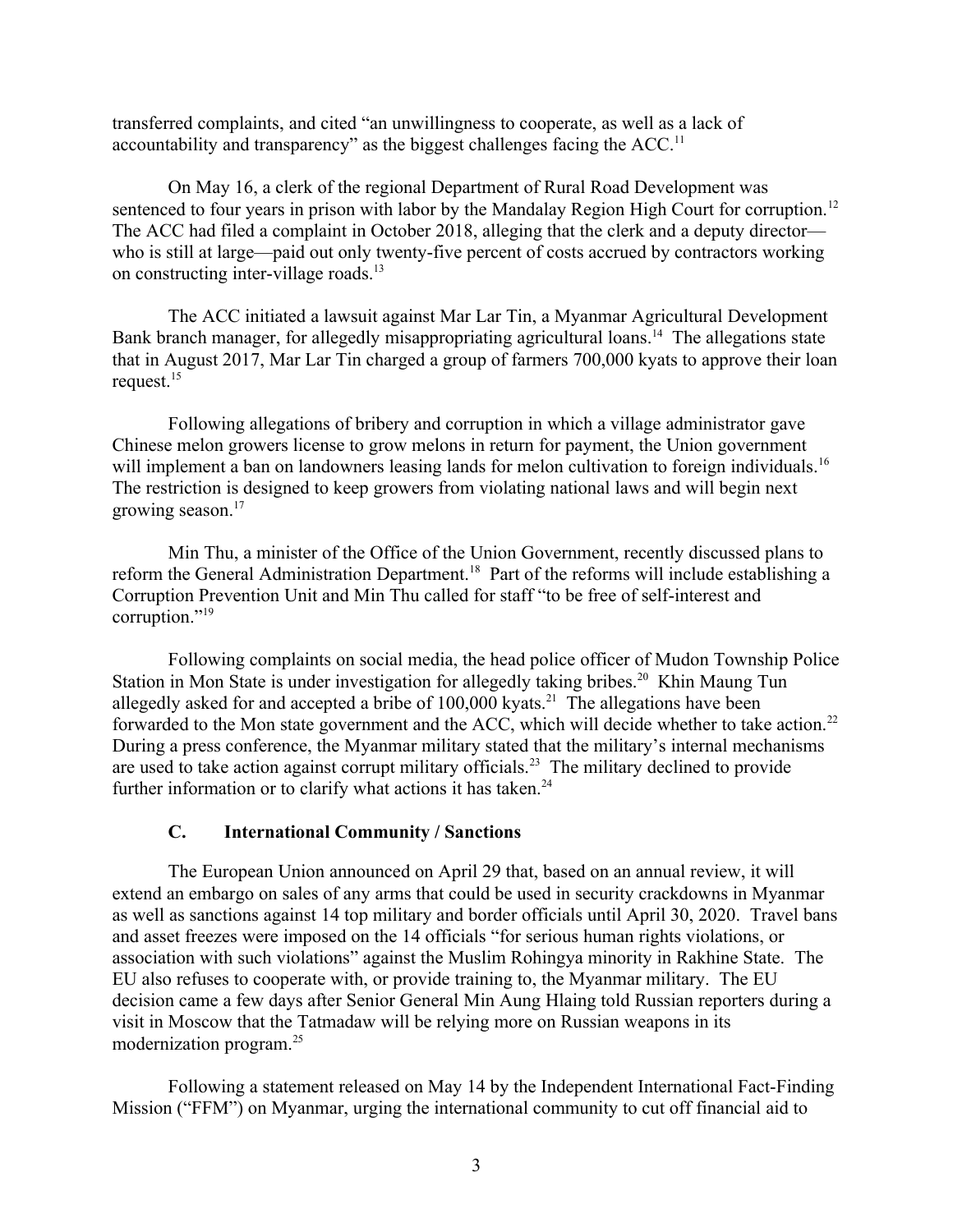Myanmar's military, the government of Myanmar again rejected UN calls for accountability in its handling of the ongoing Rohingya crisis. Mission Chair Marzuki Darusman said drastic measures were needed since Naypyidaw has done little to resolve the situation the Rohingya face nearly two years since the Myanmar military drove the community from their homes in Rakhine State. "There has been no movement toward a resolution to the crisis," he said. "The situation is at a total standstill." The fact-finding mission met representatives from Chin, Kachin, Shan and Rakhine communities to discuss violence and fighting and humanitarian problems. "Meeting with these different ethnic communities only underscored our findings that the Tatmadaw has over time committed similar atrocities against many of the ethnic groups living within the borders of Myanmar. Acknowledging that human rights violations have been committed, holding people accountable and reforming the Tatmadaw is the only way forward," mission member Radhika Coomaraswamy said.<sup>26</sup>

In response to the UN statement, military spokesman Brigadier General Zaw Min Tun said there would be little effect on the military since it is self-reliant. "The Tatmadaw is standing mainly on its own feet rather than depending on foreign assistance. Most of the basic weapons now being used by the Tatmadaw are produced locally nowadays," he said. Zaw Min Tun also said that despite the UN recommendation, Myanmar's international military relationships will remain strong. "Our military acquired most of its technologies from China and Russia. We have sent several officers to Russia's military academies for training, and outstanding students excelled in their studies," he said. "We also have sustained relationships with ASEAN countries and neighboring countries, aside from strategic alliance with China and Russia. So given the extent of Myanmar military's existing international relationships, the recommendation from this Fact-Finding Mission will not affect us," he added.<sup>27</sup>

On May 23, a group of Rohingya leaders from inside Myanmar, as well as from the Rohingya and Myanmar Muslim diaspora, released a statement of support for the UN Fact Finding Mission's call for restrictive economic and political measures against the Myanmar military and military-owned companies. They stated that the clear lack of good faith by the regime towards the Rohingya must lead to renewed international pressure. This includes the EU continuing to show leadership through additional sanctions against the military, its most senior leadership, and the military-owned companies which have fueled the genocidal campaign against the Rohingya and the continuing atrocities. The group also stated that the UN Security Council must also put in place an arms embargo to cut off the flow of weapons.<sup>28</sup>

Human rights activists have expressed concerns over the release of seven Myanmar soldiers who murdered 10 Rohingya in a 2017 military crackdown in Rakhine State. Reuters reported on May 27 that Myanmar had granted early release to the jailed soldiers back in November 2018, meaning that they had served less than a year of their 10 year prison term. "The only reason these seven soldiers were arrested is because Reuters journalists Wa Lone and Kyaw Soe Oo exposed these cold-blooded murders in an investigative news story that could not be refuted," Phil Robertson, deputy Asia director of Human Rights Watch tweeted. "More than anything, the early release of these seven soldiers reveals Senior General Min Aung Hlaing and Tatmadaw commanders don't really consider the Rohingya to be human, and were never committed to seeing anyone held accountable for their crimes in Rakhine State," he added. Maung Zarni, leader of the Free Rohingya Coalition ("FRC"), a global network of Rohingya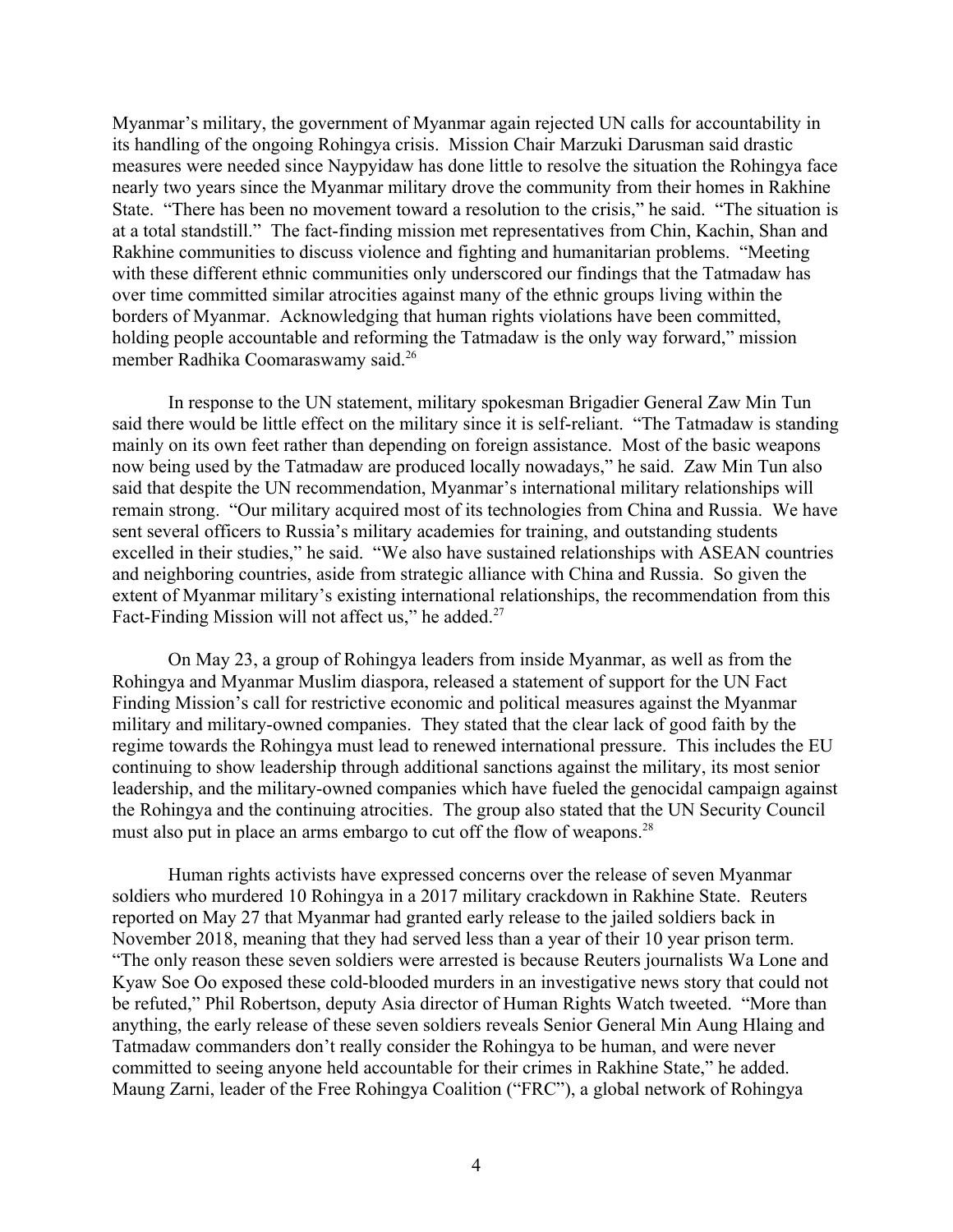activists, accused the Myanmar government of serving complete impunity for murderers. "How can [Aung San Suu Kyi]'s International Commission of Enquiry be truthful, credible or trustworthy?" he added.<sup>29</sup>

On May 29, Amnesty International accused the Myanmar military of committing new war crimes in its fight against the Arakan Army ("AA"). According to the investigation by Amnesty, Myanmar's armed forces were ordered by the government to crush the AA. The AA accuses the central government of ignoring their concerns and have stepped up attacks in recent months against government personnel and installations. According to Amnesty, "the new operations in Rakhine State show an unrepentant, unreformed and unaccountable military terrorizing civilians and committing widespread violations as a deliberate tactic." Nicholas Bequelin, Regional Director for East and Southeast Asia at Amnesty International, said, "Less than two years since the world outrage over the mass atrocities committed against the Rohingya population, the Myanmar military is again committing horrific abuses against ethnic groups in Rakhine State."<sup>30</sup>

## **II. Civil and Political Rights**

## <span id="page-4-2"></span><span id="page-4-1"></span>**A. Freedom of Speech, Assembly and Association**

On May 23, the Amarapura Township Court in Mandalay accepted a defamation complaint from the Tatmadaw against Thawbita, a local Buddhist monk who allegedly posted material criticizing the military on Facebook.<sup>31</sup> The court will hand over the investigation to the police and will decide on the charges.<sup>32</sup> Thawbita is already facing a lawsuit under Article 66 (d) of the Telecommunications Act because his Facebook posts accused Senior General Min Aung Hlaing of orchestrating a prison break, likened the commander-in-chief to a cow, and claimed that the military was more destructive than a natural disaster.<sup>33</sup> Upon filing the second complaint, Lieutenant-Colonel Aung Myo Kyaw described Thawbita's social media posts as "extreme" and claimed that defaming the military is equivalent to defaming the state. $34$ 

Also on May 23, filmmaker and activist Min Htin Ko Ko Gyi attended a hearing at the Insein Court outside of Yangon.<sup>35</sup> Min Htin Ko Ko Gyi was arrested in April due to his criticism of the 2008 constitution. The activist commented that the military was "meddling in the legal matters of the country in an unlawful manner," since the Attorney General, Tun Tun Oo, was previously a member of the military.<sup>36</sup> In his statement, Min Htin Ko Ko Gyi insisted that no criticism should be directed at Aung San Suu Kyi but that the Tatmadaw should be blamed for its interference in the justice system.<sup>37</sup> Similarly, at a court hearing on May 22, members of the Peacock Generation, a thangyat troupe that performs satirical poetry, stated that they were handcuffed in court at the Tatmadaw's insistence.<sup>38</sup> Paing Ye Thu, a member of the performing group, stated that the "police are being pressured by the military."<sup>39</sup> Members of the Peacock Generation had been arrested for their performances and denied bail.

## <span id="page-4-0"></span>**B. Freedom of the Press and Censorship**

Aung Marm Oo, editor-in-chief of Development Media Group ("DMG"), a privately owned Rakhine news agency, went into hiding on May 1 after authorities filed a complaint seeking his arrest under the Unlawful Association Act.<sup>40</sup> The suit was brought under Article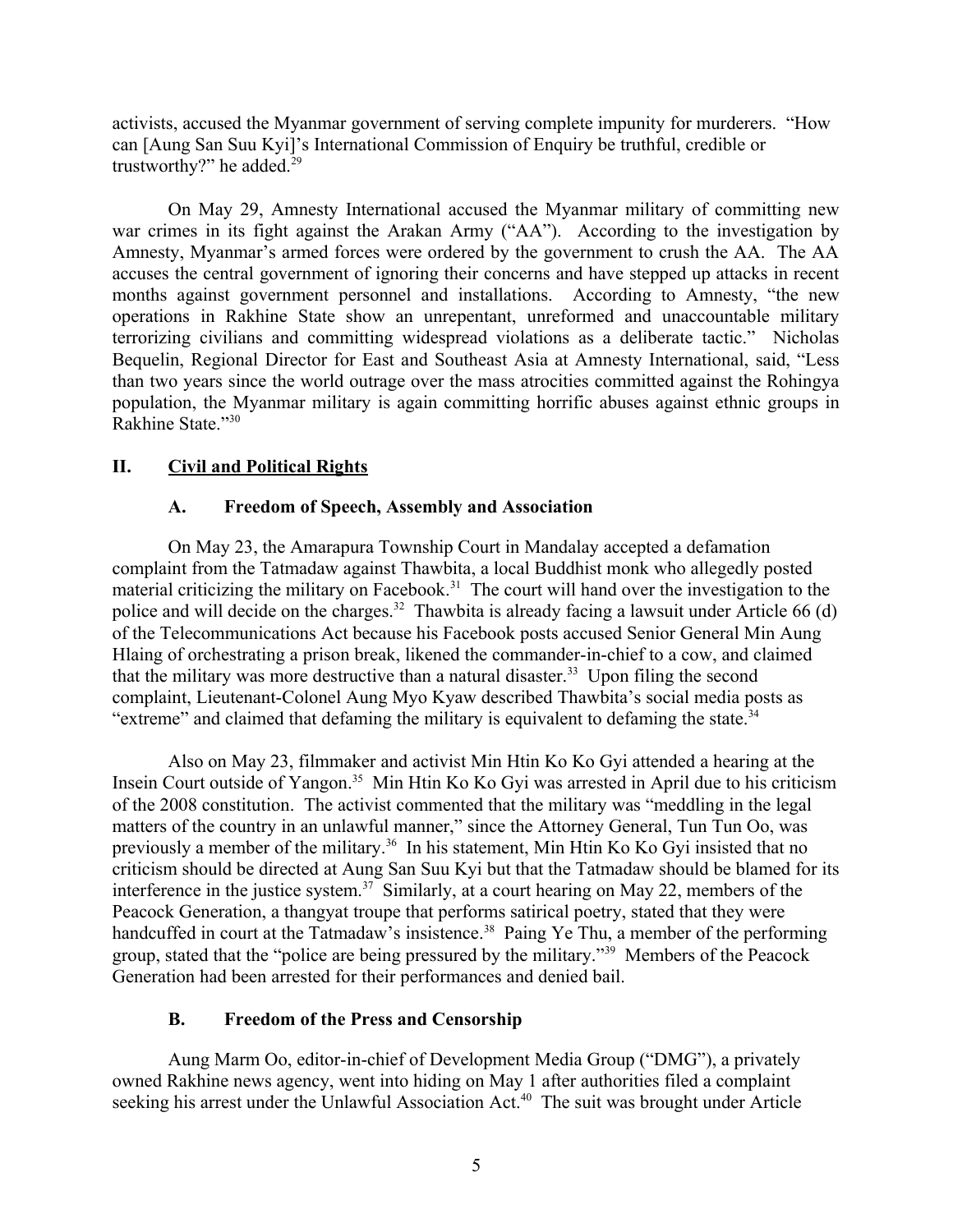17(2) of the Act, which provides that those who assist or promote prohibited associations may be punished by fines and imprisonment up to five years.<sup>41</sup> At this time, no specific reason has been given for the lawsuit; however, two reporters were questioned about DMG's administrative structure as well as key stories.<sup>42</sup> As of May 13, Aung Marm Oo was still awaiting the Myanmar Press Council's reply to his request for mediation.<sup>43</sup>

On May 7, the two Reuters journalists, Wa Lone and Kyaw Soe Oo, who had spent more than 500 days in a Myanmar prison for reporting on the country's crackdown on the Rohingya population, were released. Their unexpected release, during a mass prisoner amnesty, followed international condemnation over their conviction, which had raised serious questions about Myanmar's transition to democracy and had tainted the reputation of Myanmar's leader Aung San Suu Kyi. Speaking briefly to reporters outside the prison, Wa Lone thanked all those who had lobbied for their freedom, and said, "I am very happy to see my family and my colleagues. I can't wait to go to my newsroom." The reporters' wives had repeatedly appealed for their release after they were sentenced to seven years in prison under the colonial-era Official Secrets Act for receiving documents from a police officer. The two men denied any wrongdoing, and, during their lengthy trial, a key prosecution witness admitted that their arrests were a setup. The men had been investigating the extrajudicial murder of 10 Rohingya Muslim men and boys at the village of Inn Din in northern Rakhine State, for which seven Myanmar soldiers were later sentenced to ten years of hard labor. The report that the two men authored, featuring testimony from perpetrators, witnesses and families of the victims, was awarded the Pulitzer Prize for international reporting in May, adding to a number of awards received by the reporters. They were named by Time magazine as its "Person of the Year" alongside other journalists last year. Aung San Suu Kyi had previously resisted international pressure to intervene in the case and free the journalists, including from Mike Pence, the U.S. Vice President, and Jeremy Hunt, the British foreign secretary. Mr. Hunt said that he was "extremely grateful she has listened to me and many others and responded to a clear miscarriage of justice." But human rights groups, while welcoming the release of the reporters, highlighted that they should never have been jailed in the first place, and cautioned that the fight to uphold media freedom in Myanmar continues. "The crisis is not over for the literally dozens of other Myanmar journalists and bloggers who are still facing baseless criminal charges for their reporting about the Tatmadaw or [National League for Democracy] government officials," said Phil Robertson, deputy Asia director for Human Rights Watch.<sup>44</sup>

Following a protest that took place in Mandalay on May 15, authorities arrested Nanda, a journalist for Channel Mandalay TV, who was livestreaming the protest.<sup>45</sup> The protest was against a construction project at a coal-powered cement plant which has led to land loss and a heavy influx of immigrant employees tasked with working at the site.<sup>46</sup> Nanda was accused of being involved in the protest, and as of May 23, was detained in Mandalay's Oboe prison.<sup>47</sup> According to Min Din, a Channel Mandalay executive, the charges are without merit and Nanda was positioned between the protestors and police in order to better cover the protest, not to participate in it.<sup>48</sup> The Committee to Protect Journalists called for Nanda's release and noted that Myanmar must stop harassing the press in order to be taken seriously as a democracy.<sup>49</sup>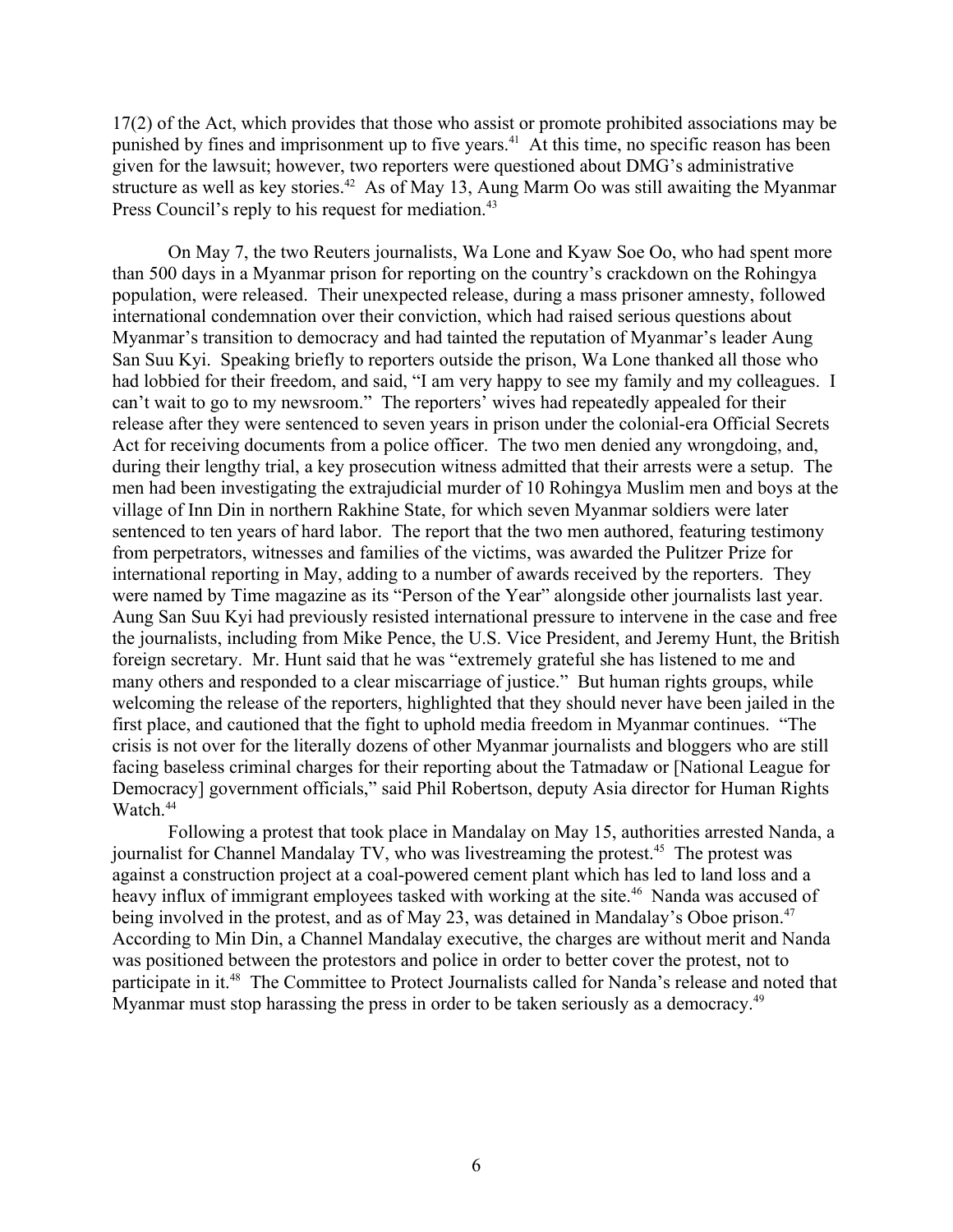#### **III. Economic Development**

#### <span id="page-6-1"></span><span id="page-6-0"></span>**A. Economic Development—Legal Framework, Foreign Investment**

At the end of May, the Myanmar Investment Commission ("MIC") permitted six investment projects, according to the Directorate of Investment and Company Administration ("DICA"). The commission's meeting, led by Chairman Thaung Tun, approved the six projects worth 106.4 billion kyats (\$69.6 million). The investments are in the country's energy, telecommunications service and education service sectors, creating about 659 employment opportunities. According to the DICA's figures, Myanmar attracted over \$2.41 billion in foreign investment as of April 30, 2019, the first seven months of the fiscal year 2018-2019. During this period, the transport and communication sector topped the list with over \$1.16 billion, followed by manufacturing with over \$668.3 million. Regionally, Yangon region attracted 60% of both local and foreign investments, followed by Mandalay with 30% and the rest flowing into other regions and states.<sup>50</sup>

Singapore has overtaken China as the top investor in Myanmar since January 2019. However, some investors classified as Singaporean may not be citizens of the country but are instead only based in the island-nation. The other top investors in Myanmar are Thailand, Hong Kong, the United Kingdom, Korea, Vietnam, Malaysia, the Netherlands, Japan, India, France, the United States, Indonesia and Canada.<sup>51</sup> Despite being the biggest investor in the ASEAN region, the EU is only the fifth-largest foreign investor in Myanmar with an accumulated investment portfolio of \$6.8 billion as of March 2019. Between 2013 – when Brussels reinstated its Everything but Arms ("EBA") trade preferences scheme, which allows qualifying nations to export any goods except weapons to the EU tariff-free – and 2018, bilateral trade between the EU and Myanmar grew from EUR 568 million to EUR 2.8 billion. Today, the EU is Myanmar's largest garment and footwear market.<sup>52</sup>

Myanmar and Chinese officials signed a memorandum of understanding, identifying three locations for the border economic cooperation core zones of the China-Myanmar Economic Corridor. Myanmar's central committee for the Border Economic Cooperation Zone ("BECZ"), which met recently, decided on the areas for the core zones at Muse and Chin Shwe Haw in the northern part of Shan State and Kan Pite Tee in Kachin State. For the agreed upon Muse core zone, an export product manufacturing, processing and warehouse area will be located at Panghsang (KyuKoke)-Wantain-Nwan Yin (Kyin San Kyawt)-Mantman (Shweli) while an import processing and warehouse area will be located at Salant (Manhiro)-Salin and Namkhang-Naungtaung. China has also started processing works on their side of the border. Only Myanmar-owned companies will be allowed to participate in the bidding, although foreign investors can still participate by holding up to a maximum 35% stake in such companies. Local companies will have to present a detailed concept plan of their potential investment and source of their capital investment. These core zones straddling the borders of both countries will have duty-free concessions, hotels, factories and banks. The zones will play a vital role in bilateral economic cooperation with Myanmar able to conduct overland trade through Kyaul Kaung, China while Chinese overland trade can be conducted through Muse.<sup>53</sup>

Myanmar's power sector will spearhead growth in the infrastructure industry and draw the bulk of foreign direct investments ("FDI") over the next five years, Fitch Solutions Macro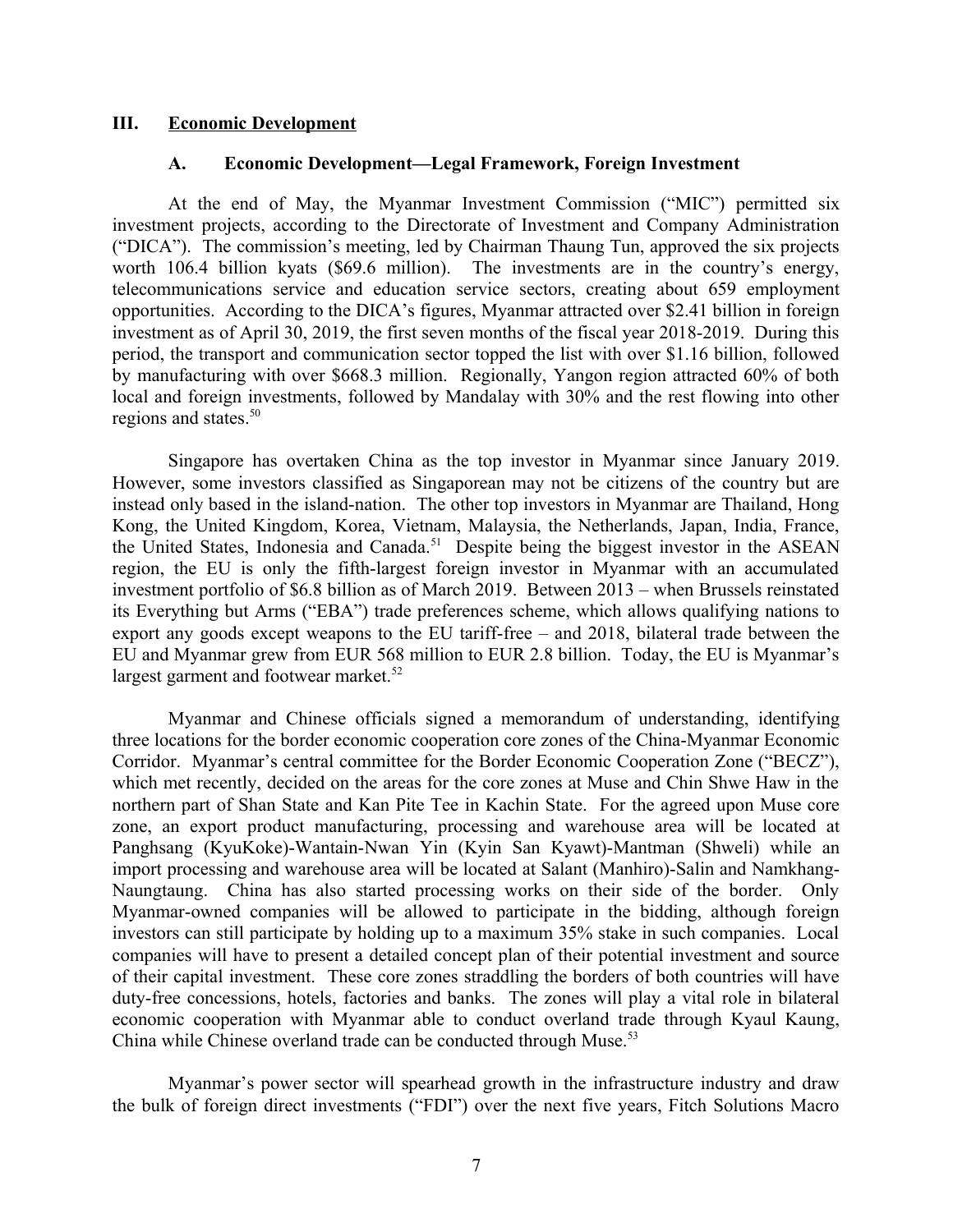Research said in a recent report. Just 40% of all households had access to electricity as of September 2017, which is amongst the lowest levels in Asia, the research firm said. Power cuts still take place during the summer months and are a major impediment to economic development. The government is aiming for full electrification by 2030. In Myanmar, almost half of all uncompleted projects in the pipeline, valued at US\$1 billion, are related to the power sector. This indicates that the country is likely to fall short of capacity requirements. "Projects" in planning or under construction only have a total of 7,319MW of capacity. As such, we expect more power projects to be undertaken in the next decade in order to boost generation capacity. We currently forecast Myanmar's construction sector to grow at an annual average of 8.9 percent in real terms, from 2019 to 2028, largely driven by infrastructure in the power sector," Fitch Solutions said in its report. The expansion of Myanmar's power infrastructure sector will be spearheaded by the construction of natural-gas-fired power plants. Just last year, the government announced four such projects, to be completed by 2021 and adding some 3100 MW in power generation capacity to the grid. There are currently nine gas power projects in the pipeline, with the largest being the US\$1.25 billion Ayeyawady Combined Cycle Power Plant, which is currently in the planning stage. More investments in transmission infrastructure can also be expected. "The poor state of transmission infrastructure means that we are likely to see more grid and transmission projects as electricity capacity expands," Fitch Solutions said. "Transmission infrastructure will be needed to link newly constructed power plants to demand centers and to link more households and businesses to the national grid. Also, older transmissions infrastructure will need to be upgraded so as to improve transmission efficiency and reducing cost of electricity," it added. As a result, the research firm is forecasting more FDI over the next five years as Myanmar pursues further development of its power infrastructure.<sup>54</sup>

Officials from the Union of Myanmar Federation of Chambers of Commerce and Industry ("UMFCCI") recently met with private education providers from the U.S., UK and Canada to discuss their interest in investing in the country's education industry. Representatives from UK's Manchester Metropolitan University were in Myanmar last month to learn more about the country's education needs and to explore opportunities for collaboration, while business delegations from Canada met with UMFCCI in April.<sup>55</sup>

From the 2011-2012 fiscal year to March 2019 in the 2018-2019 fiscal year, the Yangon Region saw an inflow of FDI worth over \$22 billion, accounting for about 50% of the total FDI inflows, said the Yangon Region Chief Minister Phyo Min Thein at the Yangon Investment Forum. Since its inception on July 7, 2017, the Yangon Region Investment Committee has granted permits to 161 foreign investments worth over \$294 million. From October 1, the beginning of the 2018-2019 fiscal year to April 2019, the region's investment committee allowed 99 investments in total, of which 88 were foreign investments worth \$150.92 million.<sup>56</sup>

#### <span id="page-7-0"></span>**B. Economic Development—Infrastructure, Major Projects**

Adani, a company registered in Myanmar and incorporated in Singapore, will develop a new international port container terminal in Ahlone township on the Yangon River.<sup>57</sup> Adani was granted permission by the MIC in late April to develop, operate and maintain the Ahlone International Port Terminal 2 on 54 acres of land, with a 630-meter jetty owned by the Myanmar Economic Corporation. The concession period will last for an initial 50 years. "We are very hopeful container traffic in Myanmar and Yangon will increase as the economy and trade grow.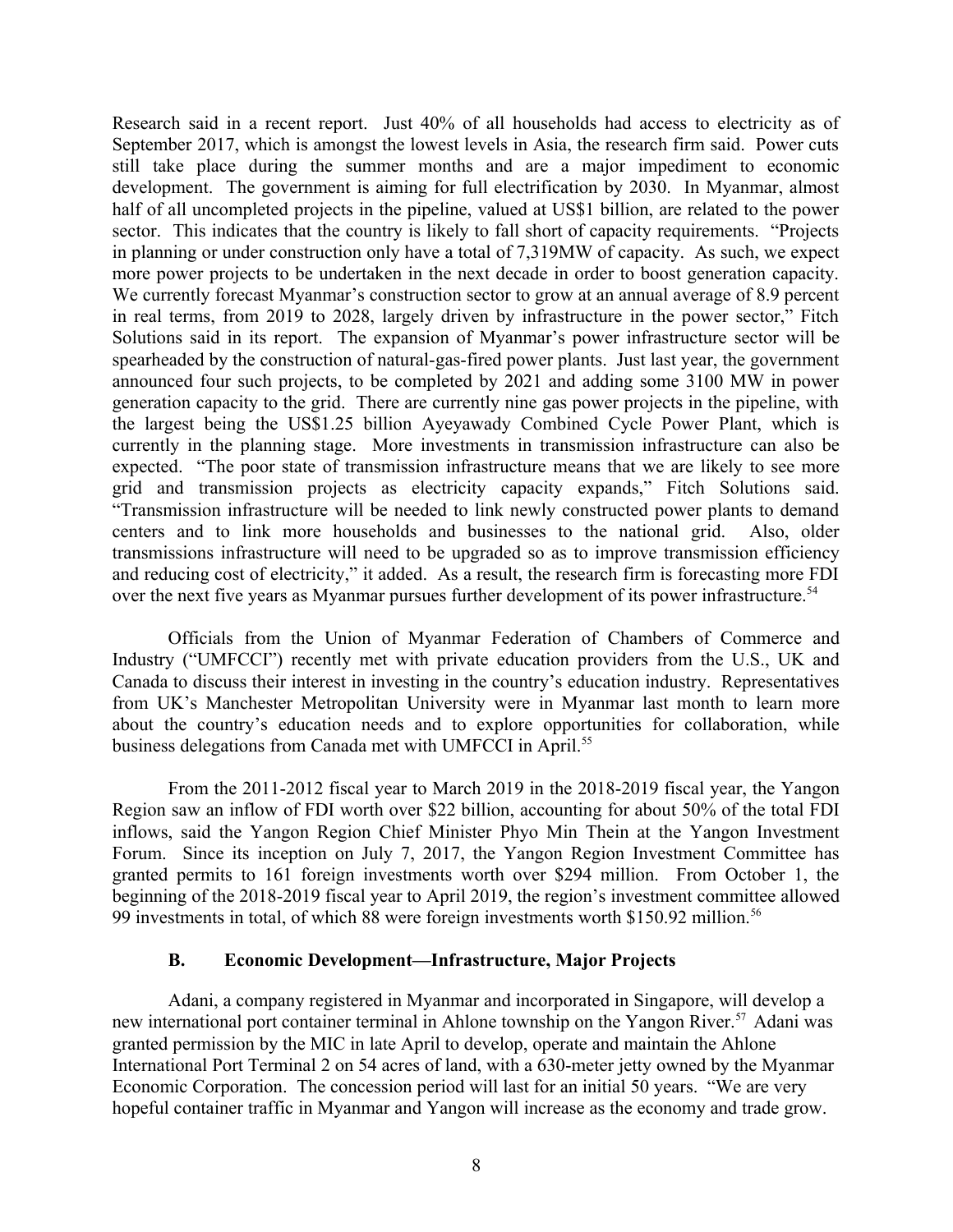[We're] expecting Myanmar GDP to grow by 6.5 to 7 percent in the coming years," Sunil Seth, CEO of Adani Yangon International Terminal Co. Ltd., said. Adani is expected to implement the port at a total cost of \$290 million, dividing construction into two phases.

The Myanmar government plans to buy 1,000MW of electricity from a Chinese-state owned enterprise to meet an expected electricity shortage over the next two years.<sup>58</sup> Myanmar, which already has Southeast Asia's lowest rate of access to electricity, has recently been plagued by regular power blackouts due to water shortages at hydropower plants following severe heat across the country. Hydropower remains Myanmar's main source of electricity, followed by natural gas and coal. According to the Ministry of Electricity and Energy, the country faced a 400 MW power shortage as of April. This is expected to rise to 1,588 MW by 2020.

Over 1,300 villages in rural areas of Mandalay, Magwe, Bago, Irrawaddy and Tanintharyi regions will get access to electricity through solar power in fiscal 2019-2020 as part of the National Electrification Project.<sup>59</sup> Fees from villagers will cover 20% of the cost, with the rest coming from the proceeds of solar-power generation. The National Electrification Project is being implemented with support from the World Bank and aims to provide access to electricity to all households in Myanmar by 2030.

Japan's Toyota Motor Corp. will invest \$52.6 million (approximately 80 billion kyats) in a car assembly plant to be established in the Japanese-backed Thilawa Special Economic Zone in Yangon.<sup>60</sup> It will be the automaker's first plant in Myanmar. The plant is slated to assemble Hilux pickup trucks. Production is scheduled to begin in 2021, and the plant will produce around 2,500 vehicles per year. The plan will also provide more than 130 jobs.

Myanmar-owned KMA Hotel Group signed a Memorandum of Understanding ("MOU") with one of Thailand's largest hotel and resort operators to partner on a \$63 million (96.86) billion kyat) investment in several new and existing hotels throughout Myanmar.<sup>61</sup> The MOU covers six separate projects: the renovation and reopening of three existing KMA-owned hotels and the construction and operation of three brand new hotels, all operating under either the upscale Centara or upper upscale Centara Boutique Collection brand.

Ongoing clashes between the Tatmadaw and the Arakan Army ("AA") have halted some road and bridge construction projects in northern Rakhine State, according to Deputy Construction Minister Kyaw Lin.<sup>62</sup>

Chinese telecommunications company, Huawei, will provide surveillance cameras and other security equipment for use in Mandalay's "Safe City" plan, according to a Mandalay regional government minister.<sup>63</sup> The regional government will sign a deal with Huawei in June to establish Mandalay as a "Safe City." As part of the Safe City plan, CCTV cameras will be installed in crime-ridden parts of the city. The cameras will be equipped with artificial intelligence and facial-recognition technology, as well as alarm systems to alert the nearest police station in case of a crime. The cost is expected to be 1.9 billion kyats.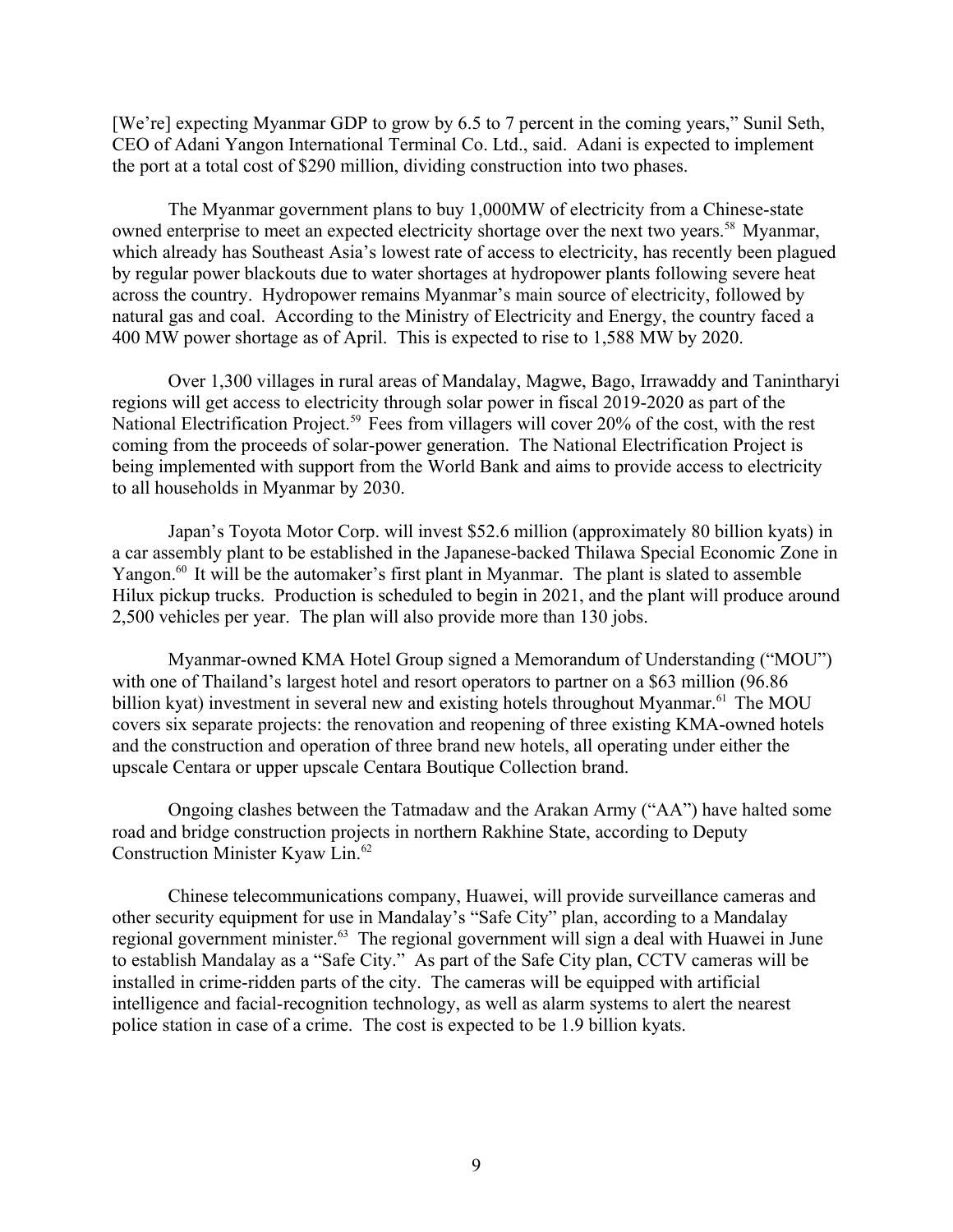The Irrawaddy recently published an infographic covering the 80 major infrastructure projects slated for Yangon that were announced during the second Invest Myanmar Summit in January.<sup>64</sup>

## **C. Land Seizures**

The Tatmadaw recently defended their appropriation of land near the Pathein-Monywa Road and Minbu-Ann Road.<sup>65</sup> The land is used as a firing range and, when not being used for target practice, is farmed to enable the military members to feed themselves and their families.<sup>66</sup> The defense minister indicated that the military is unwilling to return the land in question to its original owners as doing so would require the Tatmadaw to purchase supplies from other sources, which would cause inflation.<sup>67</sup>

In Kachin State, five Chinese nationals were arrested and charged with encroaching on a forest reserve with their banana plantations.<sup>68</sup> The suspects were accused of growing bananas on 2000 hectares in the reserve, a common issue due to nearby areas being abandoned by villagers fleeing armed conflict.<sup>69</sup> The suspects were found in a "surprise check by [officials from] the forestry and immigration departments."<sup>70</sup> A report issued this month indicated that there are "more than 100,000 acres of banana plantations in the state's Myitkyina and Bhamo districts."<sup>71</sup> Residents face a number of issues from the illegal plantations, including "the loss of farmland, deforestation, the destruction of natural habitats, low wages for laborers, and damage to their social and economic well-being."<sup>72</sup> Additionally, there are concerns about the use of pesticides on the plantations and there are reports that nearby villagers have suffered from bleeding and fainting as a result of the pesticides.<sup>73</sup>

Thirteen residents of a village in Mandalay region were arrested for allegedly participating in a protest against the Chinese operators of a coal-powered cement factor.<sup>74</sup> The villagers were protesting the loss of their land "when an 18-foot-wide road was built as part of the project and urged authorities to address an influx of hundreds of Chinese employees who are working at the site."<sup>75</sup> Demonstrators allegedly set fire to a portion of the factory property and a number of vehicles.<sup>76</sup>

## **IV. Peace Talks and Ethnic Violence**

## <span id="page-9-1"></span><span id="page-9-0"></span>**A. Ethnic Violence**

The Myanmar military and Kachin Independence Organization/Kachin Independence Army ("KIO/KIA") clashed in the second week of May in Shan State.<sup>77</sup>

One man was killed and another wounded in separate landmine explosions in Namtu and Hsipaw townships in northern Shan State on May 20, 2019.<sup>78</sup> The deceased man was killed when farming on his field, which is located in a conflict zone that has seen frequent fighting between the Restoration Council of Shan State ("RCSS") and an alliance of the Ta'ang National Liberation Army ("TNLA") and the Shan State Progress Party ("SSPP"), according to local sources.<sup>79</sup> Many people in Mann San no longer dare to work in their fields out of fear of landmines.<sup>80</sup> A resident of Tom Kyaing village in Hsipaw Township was wounded while working on his farm on the same day.<sup>81</sup> In 2018, of the 276 victims of landmine blasts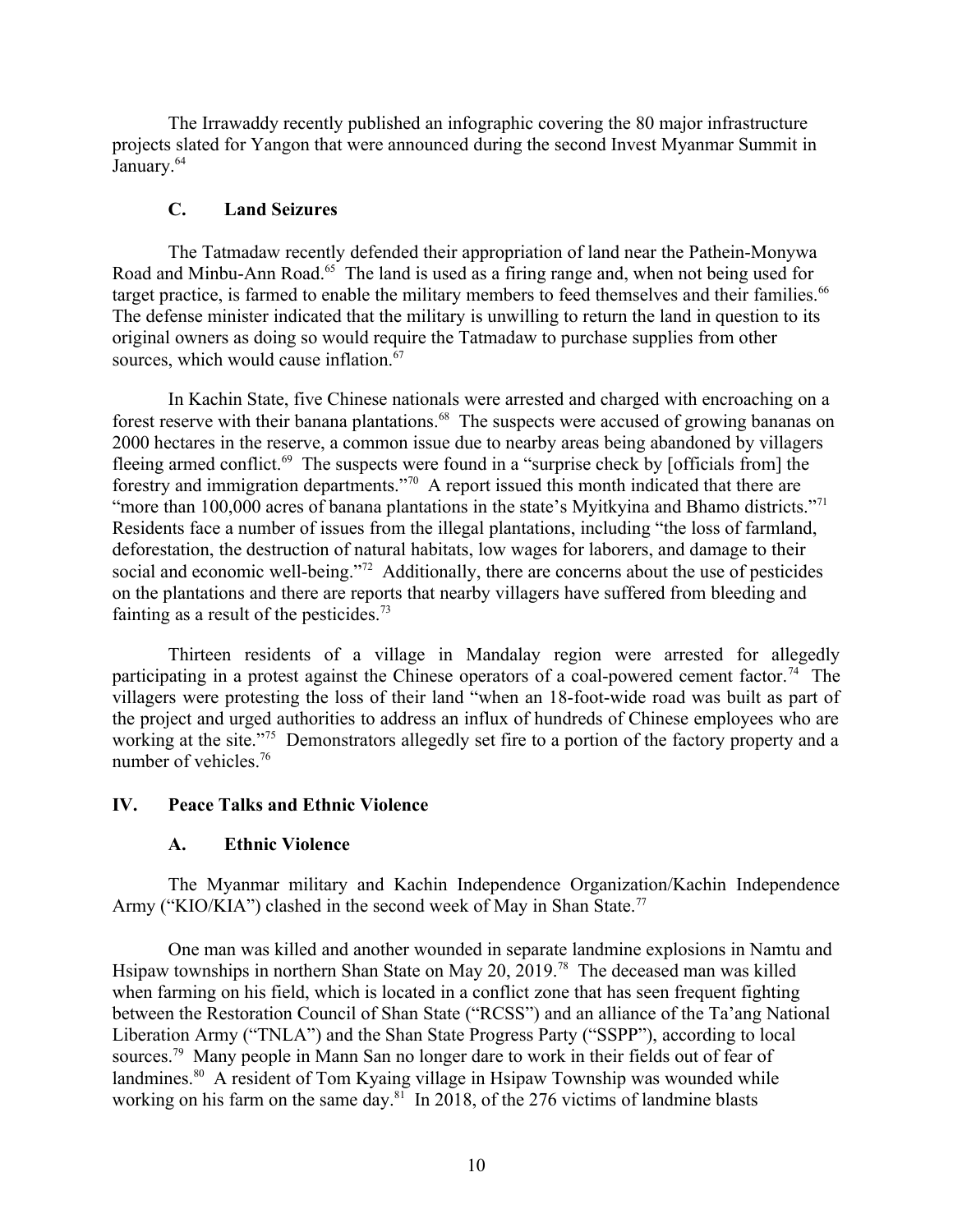nationwide, 123 were involved in incidents in Shan State and 25 were killed.<sup>82</sup> So far this year, 56 people in Shan State have been involved in landmine blasts, and 17 were killed.<sup>83</sup> In Kayin State, meanwhile, more than 5,000 Karen internally displaced persons in Myaing Gyi Ngu are still unable to go home despite the fact that their home villages, which they fled in 2016, are no longer affected by fighting.<sup>84</sup>

#### <span id="page-10-0"></span>**B. Peace Talks**

During a five-day summit of ethnic armed organizations in Chiang Mai, northern Thailand, the chairman of the Karen National Union ("KNU") said that the peace process under the current National League for Democracy-led government has been derailed.<sup>85</sup> The KNU is a signatory to the Nationwide Ceasefire Agreement ("NCA") and a leading stakeholder in implementing the NCA. Nearly a hundred representatives of ten ethnic armed organizations, all NCA signatories, attended the summit to find ways to overcome the current impasse in the peace process. The ethnic leaders said that implementation of the NCA alone is not enough to break the deadlock. The KNU and Restoration Council of Shan State proposed an additional agreement to "keep the peace process going beyond 2020, regardless of which party is ruling the country."

In addition to the proposal, the summit participants discussed whether to keep the Peace Process Steering Team ("PPST") as it is or form a new delegation.<sup>86</sup> The KNU submitted its withdrawal from the PPST at the summit. However, after hours of negotiation, KNU leaders said they would continue attending as part of the PPST until the summit's completion. The KNU said that it wishes to leave the PPST because the body has not made reforms needed since 2017. Instead, the KNU suggested a new cooperation framework including ethnic armed organizations regardless of signatory status.

Members of the Northern Alliance, which consists of the Kachin Independence Army ("KIA"), Ta'ang National Liberation Army, the Myanmar National Democratic Alliance Army and the Arakan Army, submitted a ceasefire proposal to government negotiators during a meeting in northern Shan State in May.<sup>87</sup> A spokesman of the KIA said that aside from signing a bilateral ceasefire agreement, the group also proposed discussing the return of refugees and the NCA.

The Kayah State government and the Karenni National Progressive Party ("KNPP") agreed to conduct regular monthly meetings to resolve issues related to regional peace and development during talks in Loikaw, the capital of Kayah State, in the presence of a Union-level delegate sent by the National Reconciliation and Peace Center ("NRPC").<sup>88</sup> Talks between the parties had been suspended for about six months due to disputes about the Tatmadaw's additional deployment of troops in Kayah State.

KNU leaders met with the Myanmar military chief, Senior General Min Aung Hlaing, in Yangon on May 11 for what a senior KNU official described as talks that were informal and personal but which nonetheless made progress toward reviving regular meetings between the two sides.<sup>89</sup> Until last May, the KNU and the military chief tried to maintain regular formal talks. Under the previous government, the talks were held every one or two months starting in December 2014. They have been suspended for months, however, except for a sideline meeting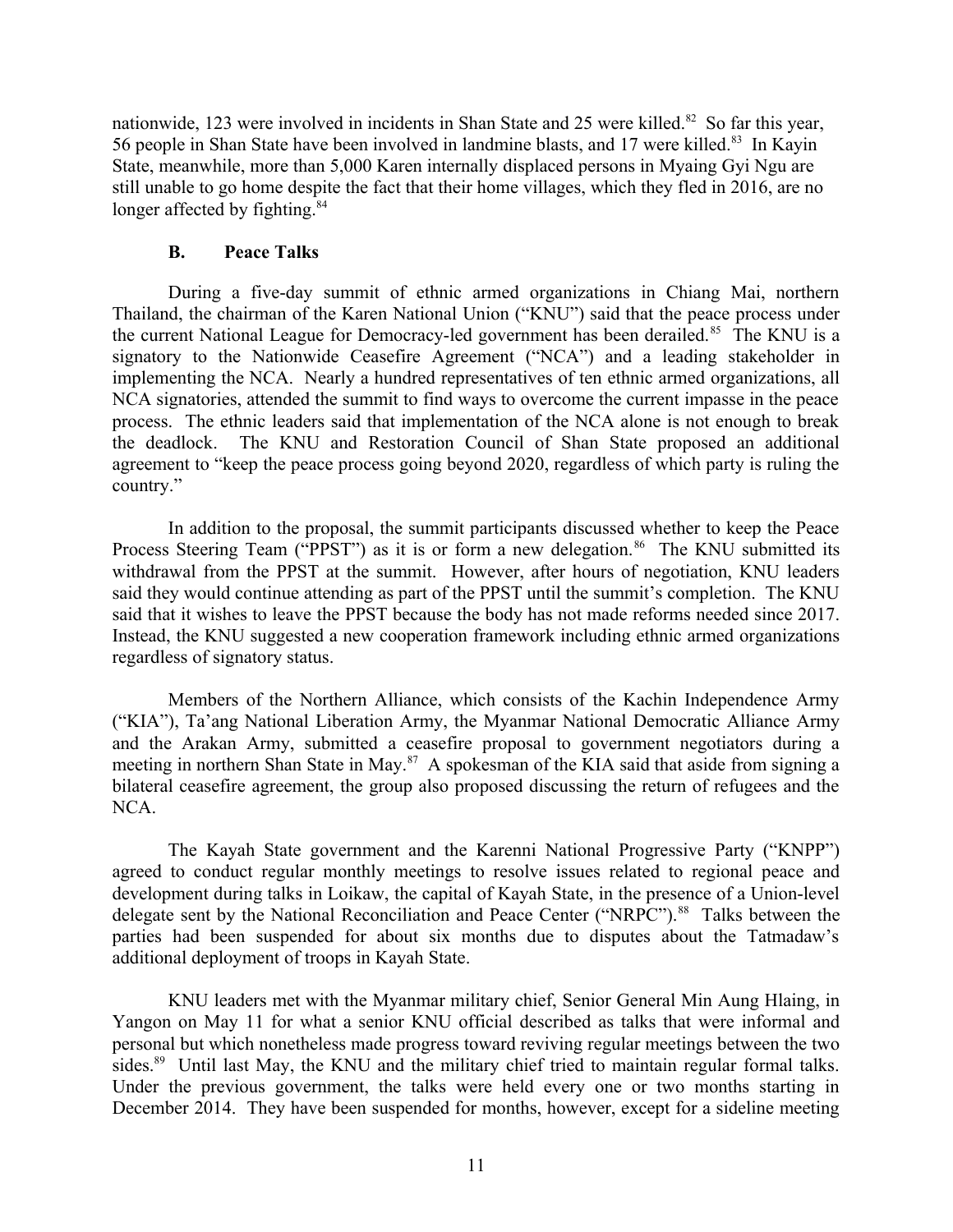in October when the military chief met with KNU leaders and Peace Process Steering Team members in the capital.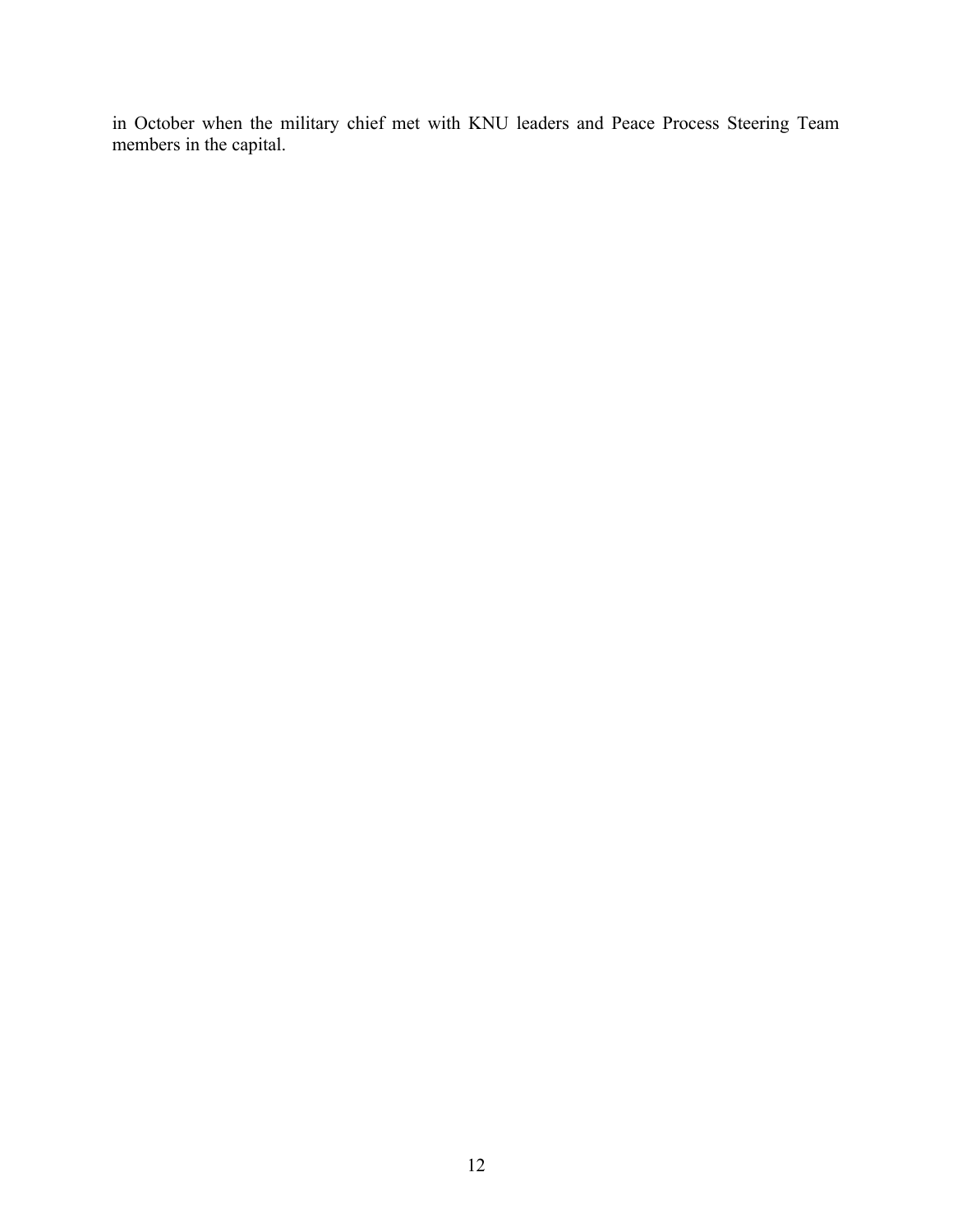1 Medicins Sans Frontieres:<https://www.msf.org/bangladesh-rohingya-crisis-update-may-2019> 2 *Id.*  3 *Id.* 4 Reuters: [https://in.reuters.com/article/myanmar-un/people-are-dying-u-n-official-urges-aid-access-for-myanmars-rakhine-state](https://in.reuters.com/article/myanmar-un/people-are-dying-u-n-official-urges-aid-access-for-myanmars-rakhine-state-idINKCN1SL0H7)[idINKCN1SL0H7](https://in.reuters.com/article/myanmar-un/people-are-dying-u-n-official-urges-aid-access-for-myanmars-rakhine-state-idINKCN1SL0H7) 5 *Id.* 6 *Id.* 7 United Nations:<https://news.un.org/en/story/2019/05/1038501> 8 *Id.* <sup>9</sup> The Irrawaddy, May 20, 2019: [https://www.irrawaddy.com/news/cooperation-lack-accountability-biggest-challenges-anti-graft](https://www.irrawaddy.com/news/cooperation-lack-accountability-biggest-challenges-anti-graft-body-says-chairman.html)[body-says-chairman.html](https://www.irrawaddy.com/news/cooperation-lack-accountability-biggest-challenges-anti-graft-body-says-chairman.html);<https://frontiermyanmar.net/en/we-received-threats-an-interview-with-the-anti-corruption-chief> <sup>10</sup> The Irrawaddy, May 20, 2019: [https://www.irrawaddy.com/news/cooperation-lack-accountability-biggest-challenges-anti-graft](https://www.irrawaddy.com/news/cooperation-lack-accountability-biggest-challenges-anti-graft-body-says-chairman.html)[body-says-chairman.html](https://www.irrawaddy.com/news/cooperation-lack-accountability-biggest-challenges-anti-graft-body-says-chairman.html).  $11$  *Id.* <sup>12</sup> The Irrawaddy, May 17, 2019: <https://www.irrawaddy.com/news/burma/one-sentenced-one-large-mandalay-corruption-case.html> <sup>13</sup> *Id.* <sup>14</sup> The Irrawaddy, May 22, 2019: [https://www.irrawaddy.com/news/burma/bank-manager-demanded-bribe-farmers-seeking-loan-acc](https://www.irrawaddy.com/news/burma/bank-manager-demanded-bribe-farmers-seeking-loan-acc-sa.html)[sa.html](https://www.irrawaddy.com/news/burma/bank-manager-demanded-bribe-farmers-seeking-loan-acc-sa.html)  $\frac{15}{14}$ <sup>16</sup> The Irrawaddy, May 23, 2019: https://www.irrawad<u>dy.com/news/burma/govt-set-ban-leasing-land-foreign-melon-growers.html</u> <sup>17</sup> *Id.* <sup>18</sup> The Irrawaddy, May 23, 2019: <https://www.irrawaddy.com/news/burma/union-govt-office-minister-unveils-reform-plan-gad.html> <sup>19</sup> *Id.* <sup>20</sup> The Irrawaddy, May 27, 2019: [https://www.irrawaddy.com/news/burma/police-station-head-accused-taking-bribe-underage-rape](https://www.irrawaddy.com/news/burma/police-station-head-accused-taking-bribe-underage-rape-case.html)[case.html](https://www.irrawaddy.com/news/burma/police-station-head-accused-taking-bribe-underage-rape-case.html) <sup>21</sup> *Id.* <sup>22</sup> *Id.* <sup>23</sup> The Irrawaddy, May 28, 2019: [https://www.irrawaddy.com/news/military-corruption-handled-internally-military](https://www.irrawaddy.com/news/military-corruption-handled-internally-military-spokesperson.html)[spokesperson.html](https://www.irrawaddy.com/news/military-corruption-handled-internally-military-spokesperson.html) <sup>24</sup> *Id.* <sup>25</sup> Myanmar Times, May 1, 2019: [https://www.mmtimes.com/news/european-union-extends-myanmar-arms-embargo-military](https://www.mmtimes.com/news/european-union-extends-myanmar-arms-embargo-military-sanctions-year.html)[sanctions-year.html](https://www.mmtimes.com/news/european-union-extends-myanmar-arms-embargo-military-sanctions-year.html) <sup>2</sup> Radio Free Asia, May 14, 2019: [https://www.rfa.org/english/news/myanmar/myanmar-military-un-ffm-finance-](https://www.rfa.org/english/news/myanmar/myanmar-military-un-ffm-finance-05142019171954.html)[05142019171954.html](https://www.rfa.org/english/news/myanmar/myanmar-military-un-ffm-finance-05142019171954.html)  $27$  Radio Free Asia, May 14, 2019: [https://www.rfa.org/english/news/myanmar/myanmar-military-un-ffm-finance-](https://www.rfa.org/english/news/myanmar/myanmar-military-un-ffm-finance-05142019171954.html)[05142019171954.html](https://www.rfa.org/english/news/myanmar/myanmar-military-un-ffm-finance-05142019171954.html) <sup>28</sup> Eurasia Review, May 23, 2019: [https://www.eurasiareview.com/23052019-rohingya-and-burmese-muslims-urge-eu-to-act-on-un](https://www.eurasiareview.com/23052019-rohingya-and-burmese-muslims-urge-eu-to-act-on-un-call-to-sanction-military-linked-businesses-statement/)[call-to-sanction-military-linked-businesses-statement/](https://www.eurasiareview.com/23052019-rohingya-and-burmese-muslims-urge-eu-to-act-on-un-call-to-sanction-military-linked-businesses-statement/) <sup>29</sup> Anadolu Agency, May 27, 2019: [https://www.aa.com.tr/en/asia-pacific/condemnations-pour-in-over-release-of-myanmar](https://www.aa.com.tr/en/asia-pacific/condemnations-pour-in-over-release-of-myanmar-soldiers/1490640)[soldiers/1490640](https://www.aa.com.tr/en/asia-pacific/condemnations-pour-in-over-release-of-myanmar-soldiers/1490640) <sup>30</sup> Asia News Network, May 30, 2019: <https://asianews.network/2019/05/30/myanmar-army-accused-of-new-war-crimes/> <sup>31</sup> The Irrawaddy, May 24, 2019: [https://www.irrawaddy.com/news/burma/military-seeks-second-defamation-suit-mandalay](https://www.irrawaddy.com/news/burma/military-seeks-second-defamation-suit-mandalay-monk.html)[monk.html](https://www.irrawaddy.com/news/burma/military-seeks-second-defamation-suit-mandalay-monk.html). <sup>32</sup> *Id.* <sup>33</sup> The Irrawaddy, September 24, 2019: [https://www.irrawaddy.com/news/burma/colonel-seeks-defamation-suit-monk-posts](https://www.irrawaddy.com/news/burma/colonel-seeks-defamation-suit-monk-posts-commander-chief.html)[commander-chief.html](https://www.irrawaddy.com/news/burma/colonel-seeks-defamation-suit-monk-posts-commander-chief.html). <sup>34</sup> The Irrawaddy, May 24, 2019: [https://www.irrawaddy.com/news/burma/military-seeks-second-defamation-suit-mandalay](https://www.irrawaddy.com/news/burma/military-seeks-second-defamation-suit-mandalay-monk.html)[monk.html](https://www.irrawaddy.com/news/burma/military-seeks-second-defamation-suit-mandalay-monk.html). <sup>35</sup> Channel News Asia, May 23, 2019: [https://www.channelnewsasia.com/news/asia/myanmar-filmmaker-in-court-amid-freedom-of](https://www.channelnewsasia.com/news/asia/myanmar-filmmaker-in-court-amid-freedom-of-expression-clampdown-11559686)[expression-clampdown-11559686](https://www.channelnewsasia.com/news/asia/myanmar-filmmaker-in-court-amid-freedom-of-expression-clampdown-11559686). <sup>36</sup> *Id.* <sup>37</sup> Frontier Myanmar, May 24, 2019: [https://frontiermyanmar.net/en/blame-the-tatmadaw-not-aung-san-suu-kyi-says-jailed](https://frontiermyanmar.net/en/blame-the-tatmadaw-not-aung-san-suu-kyi-says-jailed-filmmaker)[filmmaker](https://frontiermyanmar.net/en/blame-the-tatmadaw-not-aung-san-suu-kyi-says-jailed-filmmaker). <sup>38</sup> Mizzima, May 23, 2019: <http://mizzima.com/article/military-accused-meddling-peacock-generation-case>. <sup>39</sup> Radio Free Asia, May 22: [https://www.rfa.org/english/news/myanmar/myanmar-satire-group-members-accuse-army-](https://www.rfa.org/english/news/myanmar/myanmar-satire-group-members-accuse-army-05222019165156.html)[05222019165156.html.](https://www.rfa.org/english/news/myanmar/myanmar-satire-group-members-accuse-army-05222019165156.html) <sup>40</sup> Mizzima, May 14, 2019: [http://mizzima.com/article/myanmar-authorities-should-immediately-cease-harassment](http://mizzima.com/article/myanmar-authorities-should-immediately-cease-harassment-editor-cpj)[editor-cpj.](http://mizzima.com/article/myanmar-authorities-should-immediately-cease-harassment-editor-cpj)  $\frac{1}{41}$  *Id.* <sup>42</sup> *Id.*  <sup>43</sup> Committee to Protect Journalists, May 13, 2019: [https://cpj.org/2019/05/myanmar-journalist-aung-marm-oo-in](https://cpj.org/2019/05/myanmar-journalist-aung-marm-oo-in-hiding-as-polic.php)[hiding-as-polic.php.](https://cpj.org/2019/05/myanmar-journalist-aung-marm-oo-in-hiding-as-polic.php) <sup>44</sup> The Telegraph, May 7, 2019: [https://www.telegraph.co.uk/news/2019/05/07/reuters-journalists-freed-burmese-prison-surprise](https://www.telegraph.co.uk/news/2019/05/07/reuters-journalists-freed-burmese-prison-surprise-amnesty/)[amnesty/](https://www.telegraph.co.uk/news/2019/05/07/reuters-journalists-freed-burmese-prison-surprise-amnesty/) <sup>45</sup> Radio Free Asia, May 15, 2019: [https://www.rfa.org/english/news/myanmar/plant-05152019164405.html.](https://www.rfa.org/english/news/myanmar/plant-05152019164405.html) <sup>46</sup> *Id.* <sup>47</sup> Mizzima, May 23, 2019: [http://mizzima.com/article/reporter-should-be-immediately-released-cpj.](http://mizzima.com/article/reporter-should-be-immediately-released-cpj)